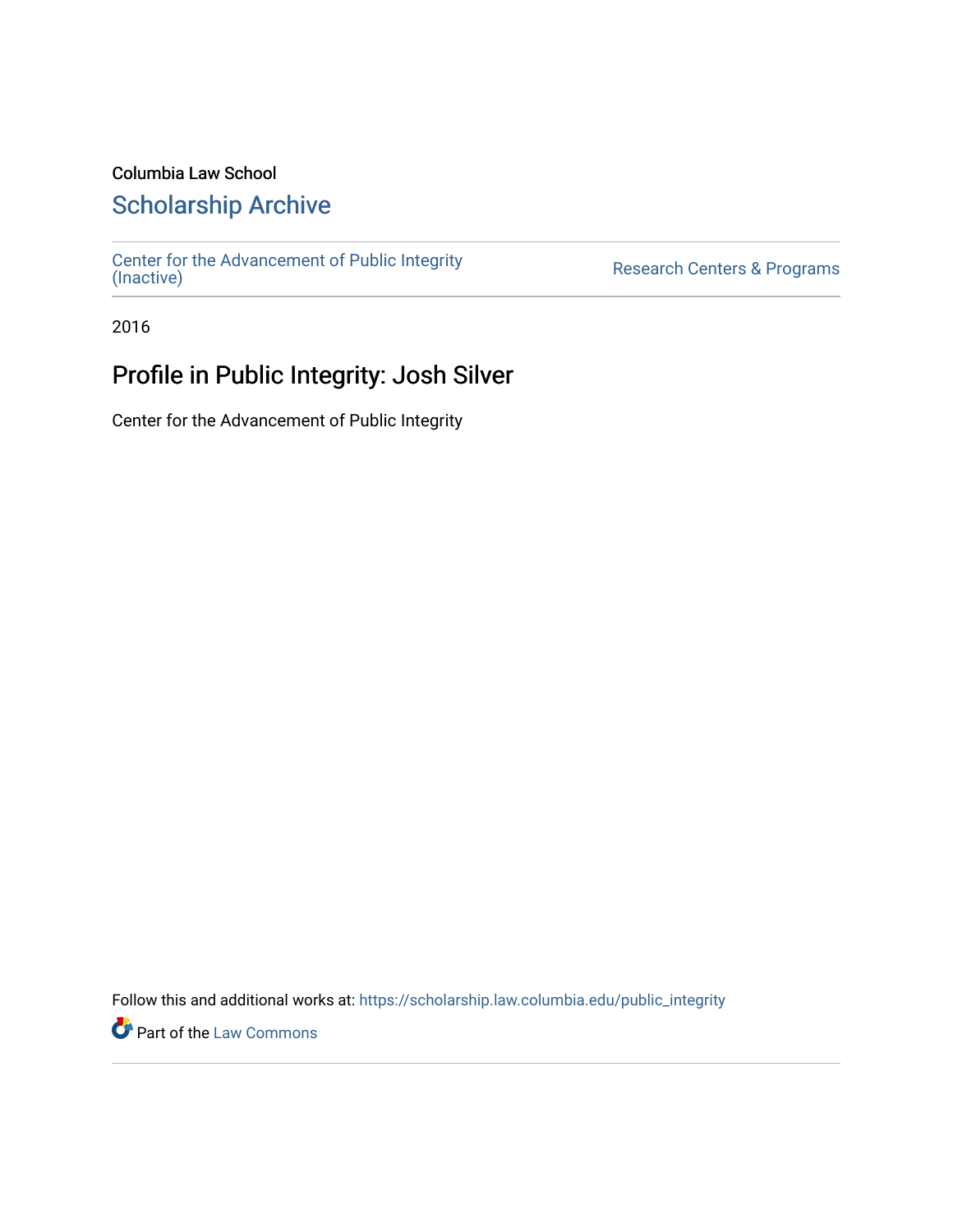# **Profile in Public Integrity:**

## **Josh Silver Director, Represent.Us**

Josh Silver is the director of [Represent.Us,](https://represent.us/) a non-profit grassroots organization that advocates for anti-corruption legislation in states and local communities nationwide. Previously, he co-founded and led Free Press, a public interest organization that advocates for media and technology reform. Earlier, Silver served as the campaign manager for the successful Arizona Clean Elections ballot initiative in 1998, and also directed development for the cultural arm of the Smithsonian Institution.



#### **You have a long history pushing for greater transparency in government, starting with the 1998 Arizona Clean Elections ballot initiative. How did your experience in Arizona help shape your career?**

Arizona was my first foray into advocating structural reforms—focusing on systemic change that will help public interest-minded politicians win power and advance the interests of the greater good instead of the priorities of moneyed interests. Winning was incredibly empowering: an early-career affirmation that a well-executed political strategy can beat the odds and advance bold reforms thought to be impossible. Arizona turned me into a "structuralist," my term for public interest advocates focused on changing the policies that shape our key democratic structures: namely, elections, campaign finance, and the media.

#### **You founded Free Press, which had over half a million active members when you stepped down. Do you have any advice for civil society groups about how to reach a wide audience and mobilize a movement?**

There are two essential ingredients: First, you must meet people where they are with emotional language that makes them laugh, or get angry or sad. You have to speak to peoples' heart just as much as their heads. Meet people where they are, and *then* bring them around to your policy solutions. Second, you have to let go of assumptions and use communications methods that get ahead of the curve. When I started Free Press in 2003, email petitions were the way to communicate and gain new volunteers and members. When I started Represent.Us in 2012, social media replaced email. Today, the creation of top-quality multimedia content is essential. And we're constantly looking around the next corner to figure out the next trend and opportunity. Don't stop innovating.

#### **Represent.Us is a grassroots campaign that galvanizes local support for anti-corruption legislation. What are the benefits of advocating for change at the local and state level, rather than at the federal level?**

Structural reform is currently dead on arrival in Washington—except for occasional symbolic or loophole-riddled minor reforms. The only hope we have is to follow the footsteps of leaders on other issues who took the fight local. Through statewide ballot initiatives, we can put an end to corruption, create more competitive elections, and increase voter participation with our members and ally organizations—no politicians required.

Once enacted, our statewide initiatives will inspire other states to do the same. They will start a "new normal," where strong ethics and campaign finance laws, competitive legislative races, innovative voting systems that encourage (rather than discourage) a diverse field of candidates, and higher voter participation are a given, not the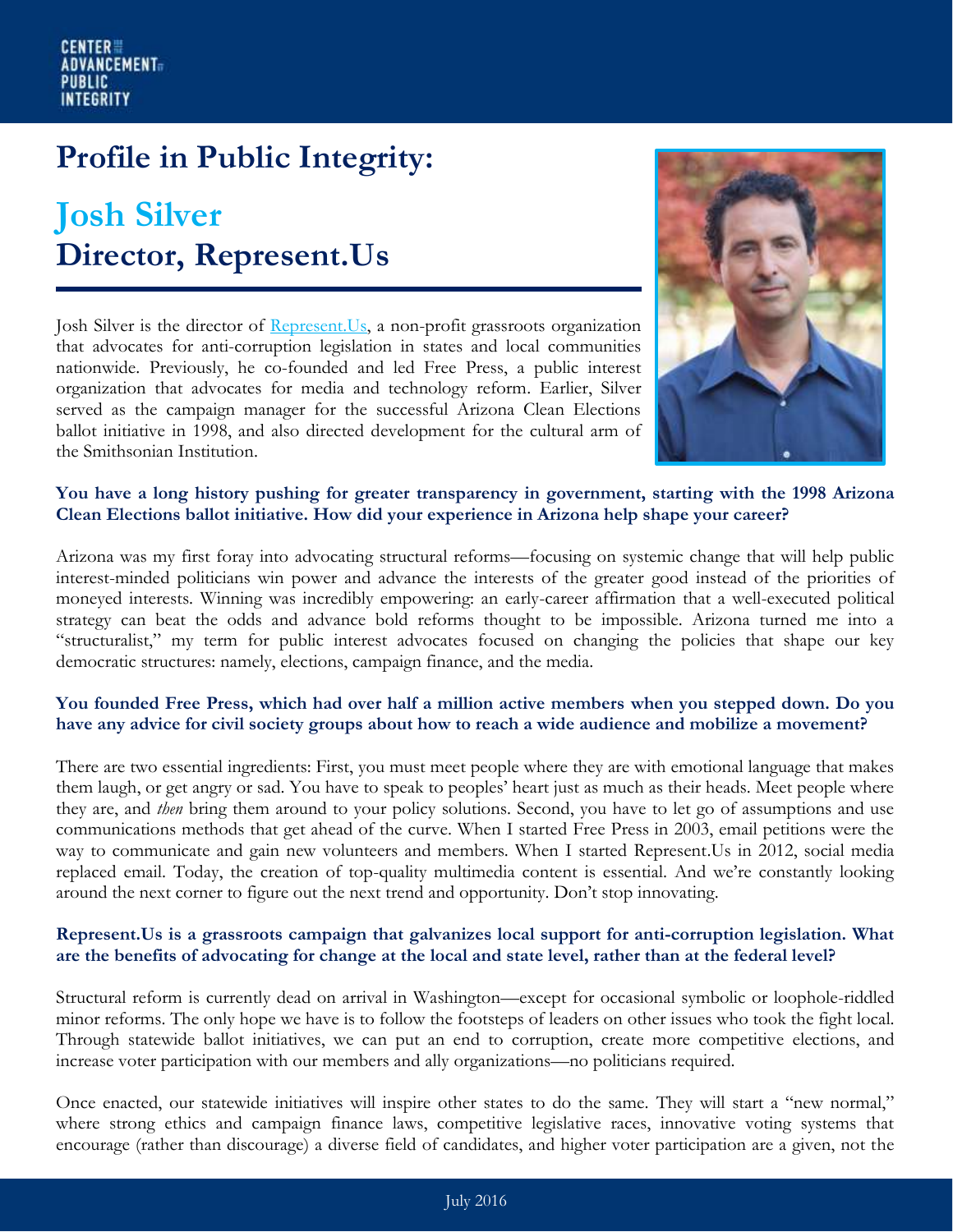exception to the rule. The initiatives will foster a new breed of public servants who will improve the public's perception of government officials and inspire a future generation of leaders. By changing state law, we can transform the political culture of the United States.

#### **Your organization has developed a model policy called "The American Anti-Corruption Act." Which reforms are included in the Act, and how would they address corruption issues nationwide?**

The American Anti-Corruption Act is a model policy that, if enacted, would put voters back at the heart of our nation's political system. The Act does three things:

- 1. Stop political bribery. The Act prevents lobbyists from donating to legislators and giving them gifts. It closes the revolving door between government service and the lobbying industry. It redefines lobbying so that everyone in the influence industry must register. It makes politics more like sports, where it's against the rules to bribe the umpire.
- 2. End secret money, so people know who's buying political power. The Act makes donations to politically active 501(c) organizations transparent. This isn't a difficult fix; it's as simple as changing the law. Easy.
- 3. Give voters a stronger voice by changing how elections are funded. If you don't change the economics of elections, you don't change elections. We have to end the "dependence corruption" created by politicians being forced to ask moneyed interests for donations. Creating public policy that fosters smalldollar contributions from actual constituents is an important piece of the reform puzzle.

When a Represent.Us member initiates a campaign in the city or state where they live, we work closely with them to tailor the Act and develop specific solutions to solve the unique problems and legal parameters of their community.

#### **What opposition has your movement faced and how have you won over opponents?**

It's funny—it's almost impossible to find a regular person out there, conservative or progressive, who doesn't support our effort. And it's almost impossible to find a special interest that is thriving in the current system who

99.95% of us (the percentage that can't write huge checks to political **By changing state law, we can transform the political culture**  campaigns) to have a real say over who gets elected and which laws are *does* support it. Those who benefit from the status quo will pull out the stops to keep the political system the way it is. They don't want the other passed. Fortunately, because of our focus on passing initiatives at the ballot, where people can vote on them directly, we don't need the support of lobbyists, politicians, and political establishment folks to win. We get to



focus on connecting with regular people. It's empowering, exciting, and a big relief—how democracy should be.

#### **Many Americans have become increasingly jaded about government corruption. Can you point to any bright spots or success stories in the public integrity landscape that give you hope for future progress?**

Public awareness of legalized corruption hasn't been this high since the Watergate scandal in the 1970s. Americans get that the system is broken and corrupted and we simply must fix it. It's an incredible time to be a structuralist.

A series of recent wins are cause for tremendous optimism. In 2014, an inspiring coalition of conservative and progressive Represent.Us members in Tallahassee put an anti-corruption initiative on the ballot. They had no budget for paid advertising or marketing, but it didn't matter. On Election Day, they won by an overwhelming 2-to-1 margin, creating a new independent ethics commission and officer, lowering campaign contribution limits, and creating a small-donor system to foster small-dollar contributions.